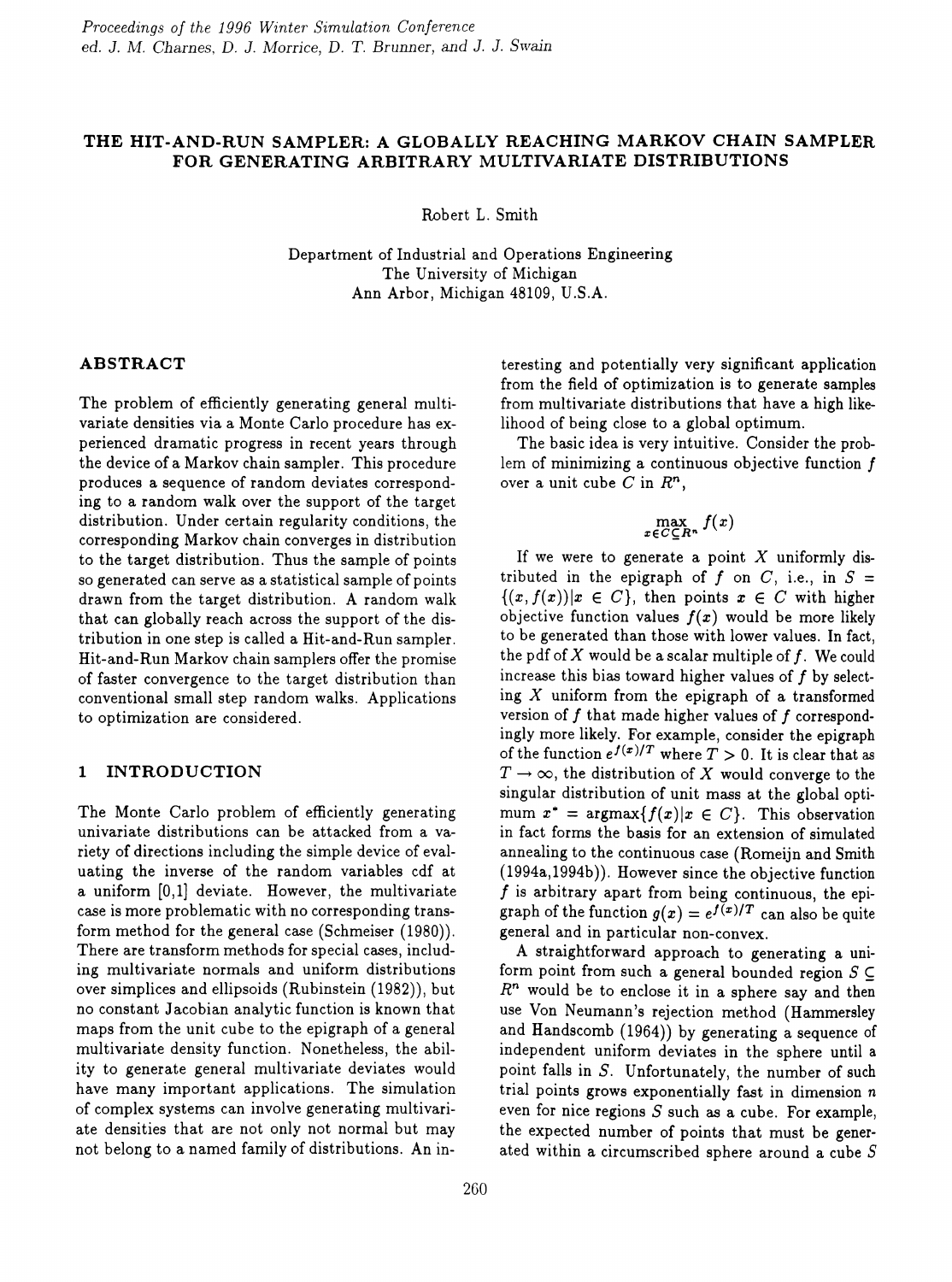grows from 1.5 for  $n = 2$  to  $10^{30}$  for dimension  $n =$ 100. (The n-dimensional content of an n-dimensional sphere of radius r is  $2r^n\pi^{n/2}(n\Gamma(n/2))^{-1}$ , so that the volume of the sphere enclosing an n-dimensional unit cube is  $2(n\pi/4)^{n/2}(n\Gamma(n/2))^{-1}$ .

Lacking either an efficient transformation or rejection method of generating a uniform deviate in a general region  $S$ , people have turned to the device of a so-called Markov chain sampler. Probably the first instance of such a Monte Carlo procedure was the celebrated Metropolis Method (Metropolis et al (1953)). The basic idea is to begin with any point in the region *S* and initiate a random walk within S from this starting point. Since the distribution of each successor point depends only upon the current point, the sequence of points generated form a homogeneous continuous state Markov chain. The generator that produces a successor point from the current point is so constructed that the limiting distribution of the Markov chain is the target distribution over  $S$ , e.g., the uniform distribution.

#### 2 HIT-AND-RUN SAMPLERS

An important class of Markov chain samplers is the so-called Hit-and-Run sampler. They differ from other samplers, such as the neighborhood walk of discrete simulated annealing, by their ability to execute movements that can span the entire region  $S$  in a single step. This ability to globally reach across a region has led researchers to conjecture that their rate of convergence is superior to neighborhood random walks.

When the number of iterations of the walk required to obtain a variational distance from the target distribution of at most  $\epsilon$  is a polynomial function of the size of the problem (e.g., the dimension of the region), then the sampler is called rapidly mixing. Recently, Lovasz and Simonovits (1993) have demonstrated a neighborhood walk that achieves rapid mixing for a class of "well rounded" convex regions. The walk proceeds by generating successor points within the intersection of the region *S* with a small ball around the current point. Surprisingly however, the polynomiality of Hit-and-Run remains an open question.

#### 2.1 Uniform Target Distributions

We now turn to describing a series of Hit-and-Run samplers that have in practice experienced excellent rates of convergence to their target distributions. The first is the first instance of a Hit-and-Run sampler which was termed at the time a symmetric mixing algorithm (Smith (1984); see also Smith (1980), Boneh and Golan (1979)). It is only required that the region  $S$  be an open subset of  $R<sup>n</sup>$  (and that the target distribution be the uniform distribution over  $S$ ). In particular, S may be non-convex and indeed disconnected. However, since *S* is open, for every point  $x \in S$  there must exist a small ball around it that lies totally within *S.*

## Hit-and-Run Sampler (Uniform Target Distribution)

- 1. Select a starting point  $x_0 \in S$  and set  $i = 0$ .
- 2. Generate a random direction  $d_{i+1}$  uniformly distributed over a direction set  $D \subseteq R^n$ . Find the line set  $L = S \cap {x \mid x = x_i + ...}$  $\lambda d_{i+1}, \lambda$  a real scalar} and generate a random point  $x_{i+1}$  uniformly distributed over  $L$ .
- 3. If  $i = N$ , stop. Otherwise, set  $i = 1 + 1$  and return to 2.

Since the region  $S$  is arbitrary apart from being open, the step of generating  $x_{i+1}$  uniform over  $L$  can be computationally very demanding. To avoid this, in practice one would execute step 2 by having first enclosed the region *S* in a hypercube. Then after generating a uniform direction  $d$  over  $D$  (easily done by simply normalizing a vector of *n* independent normal  $[0,1]$  components), the end points  $y^1$  and  $y^2$  of the bidirectional line emanating from the current iterate *x* and intersecting the enclosing cube are determined. Then a rejection method is employed by generating one-dimensional uniform points on the line segment from  $y^1$  to  $y^2$  until one falls within *L*. Since this subproblem is one-dimensional, a rejection method is typically very efficient for this task. The remaining  $(n - 1)$ -dimensional effort lies in choosing *d* uniform over *D,* an easy task for *D* a sphere for example. In this latter case the procedure is called the Hypersphere Directions Hit-and-Run Sampler.

The reason that the Markov chain corresponding to the iterates  $X_0, X_1, X_2, \ldots$  converges in distribution to a uniform distribution over *S* is easily seen from the fact that 1) it is possible to go from any point in  $S$  to a neighborhood of any other point in one step, and 2) the uniform distribution is a stationary distribution of the chain. The latter observation is clear if we observe that from the directional symmetry of the direction distribution and next iterate chosen, the probability of transitioning from a point *x* to a neighborhood of a point *y* in S is the same as the probability of transitioning from the point  $y$  to a neighborhood of the point *x,* for all *x* and y in S (see Smith (1984) for a formal proof of this result). Smith (1984) reports on empirical tests that suggest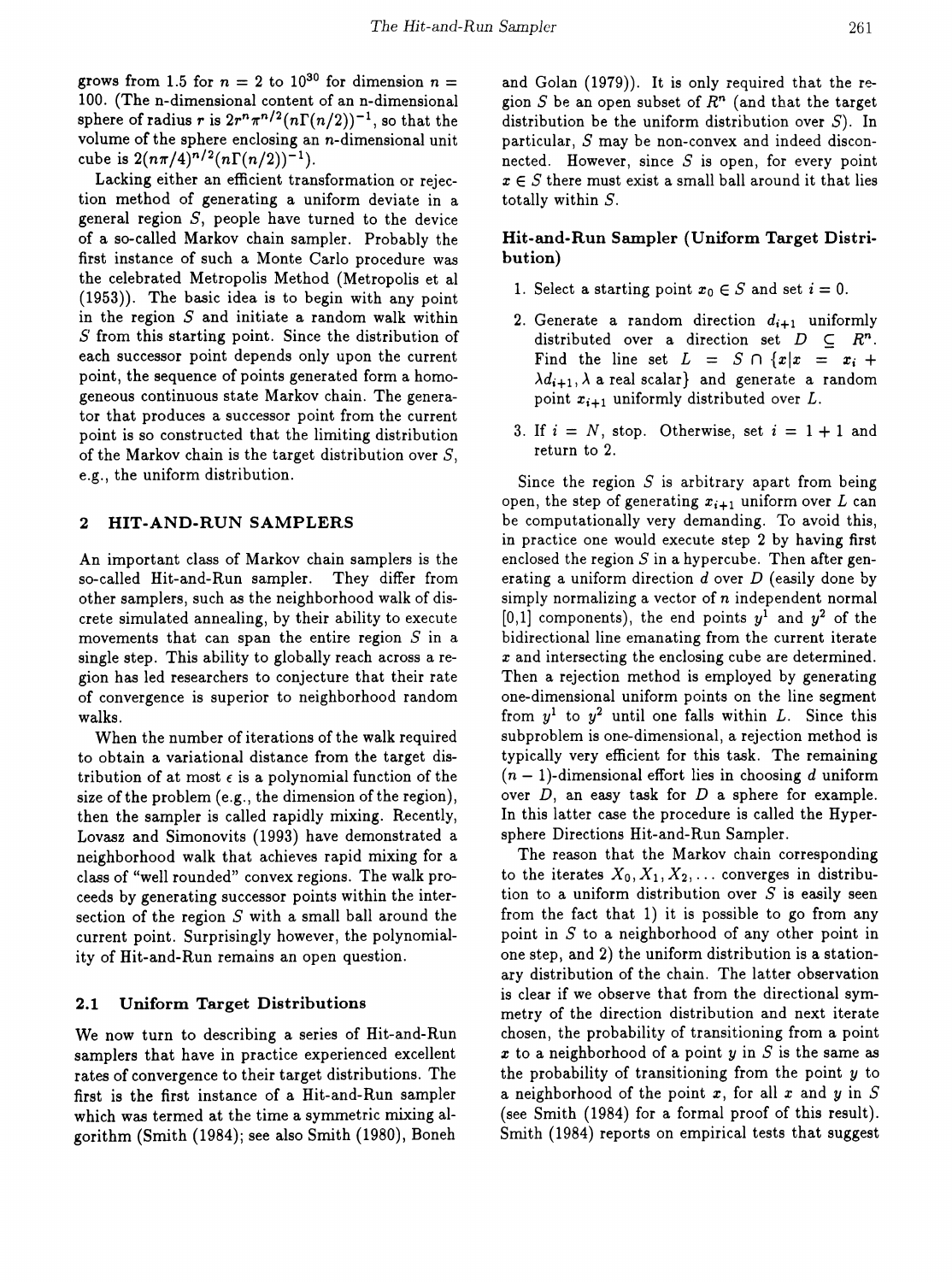rapid convergence to a uniform distribution for relatively large dimensional regions. An analytic bound on the error from uniform after a fixed number of iterations is also provided. The bound is smallest for the *case* where the region is a sphere since the bound is decreasing in the ratio of the volume of the region to the volume of the smallest circumscribed sphere. Thus elongated ellipsoids can be expected to require more iterations to achieve a given closeness to uniformity. This is also intuitively clear since most of the directions generated from a current iterate will result in small movements from the current point (thus the conductance is small). Since the uniform distribution remains the limiting distribution regardless of how directions are generated (Smith (1984)), it can prove profitable to alter the distribution employed to better fit the region. Kaufman and Smith (1996) show how to select a direction distribution to accelerate convergence and in particular show how to achieve a sphere-case rate of convergence for any ellipsoid region. Incidentally, if we choose the direction distribution set *D* to be a hypercube, we obtain the so-called Coordinate Directions Hit-and-Run Sampler, a version of the Gibbs Sampler except that the sequence of coordinate directions chosen is not deterministic. See Chen and Schmeiser (1993) for a computational comparison of the two approaches.

Turning to applications, in addition to their direct use for the Monte Carlo generation of uniform samples, these Hit-and-Run Samplers with uniform target distributions have also been employed as random probes to discover the properties of various regions in *Rn .* Berbee et al (1987) explored their use in identifying redundant constraints in a linear program. See also Caron, Hlynka and McDonald (1993). The idea here is that the bidirectional line emanating from the current iterate  $x_i$  will hit two points on the boundary of the polyhedral feasible region of the LP, thus identifying two non-redundant constraints. By repeating for each iterate, we play a coupon-collectors problem of non-redundant constraint identification until all non-redundant constraints have been identified with a given probability. By then removing the redundant constraints, the resulting smaller LP may be more efficiently solved for an optimal solution (if the resulting solution is feasible for the original LP, it must be optimal as well). The construction of a stopping rule that guarantees that every non-redundant constraint has been identified with a certain probability is complicated by the fact that the hit point on the boundary of the polyhedron will not in general be uniformly distributed on that surface (see Caron and MacDonald (1989) for how to address the dependency of the two hit points). In fact, the distribution

will in general be quite irregular and complexly dependent on the geometry even though the interior iterates  $X_0, X_1, X_2, \ldots$  will asymptotically be uniform within the polyhedron. The problem is that the probability of hitting a neighborhood of a facet depends on the angle the facet makes with the bidirectional line emanating from the current iterate: the more orthogonal the line meeting the facet, the better the chance. Boender et al (1991) alter the Hit-and-Run Sampler to reject hit points in proportion to the cosine of that angle to remove this bias and thereby produce hit points that are asymptotically uniform on the boundary of the polyhedron. Since the volume of the surface of a polyhedron is zero, rejection methods cannot be used here; nor can transformational methods since the number of simplices in a decomposition of the surface is exponentially large in the dimension of the polyhedron. The resulting Hitand-Run sampler, somewhat whimsically called the Shake-and-Bake algorithm, is arguably the only practical way to generate uniform samples on the surface of large dimensional polyhedrons.

#### 2.2 General Target Distributions

Thus far we have only discussed Hit-and-Run Samplers for generating *uniform* distributions on regions  $S \subseteq R^n$ . The problem of devising a Markov chain sampler to generate essentially arbitrary distributions f over  $S \subseteq \mathbb{R}^n$  is addressed in Belisle, Romeijn, and Smith (1993). They propose the following sampler:

## Hit-and-Run Sampler (General Target Distribution)

- 1. Select a starting point  $x_0 \in S$  and set  $i = 0$ .
- 2. Generate a direction  $d_{i+1}$  in *D* with distribution  $\nu$ . Find the line set  $L = S \cap \{x | x =$  $x_i + \lambda d_{i+1}, \lambda$  a real scalar} and generate a point  $x_{i+1} = x_i + \lambda_i d_{i+1} \in L$  with  $\lambda_i$  having the density

$$
f_i(\lambda) = \frac{f(x_i + \lambda d_{i+1})}{\int f(x_i + r d_{i+1}) dr}.
$$

3. If  $i = N$ , stop. Otherwise return to 2.

The sampler for arbitrary densities f over *S* then proceeds as in uniform Hit-and-Run except that the next iterate  $x_{i+1}$  is chosen according to the conditionalized density of f in the direction  $d_{i+1}$ . The direction distribution  $\nu$  needs to span  $R<sup>n</sup>$  but is otherwise arbitrary. In Belisle, Romeijn, and Smith (1993), it is shown that for S a bounded open set in  $R^n$  and f the pdf of the target distribution  $\pi$ , the sequence of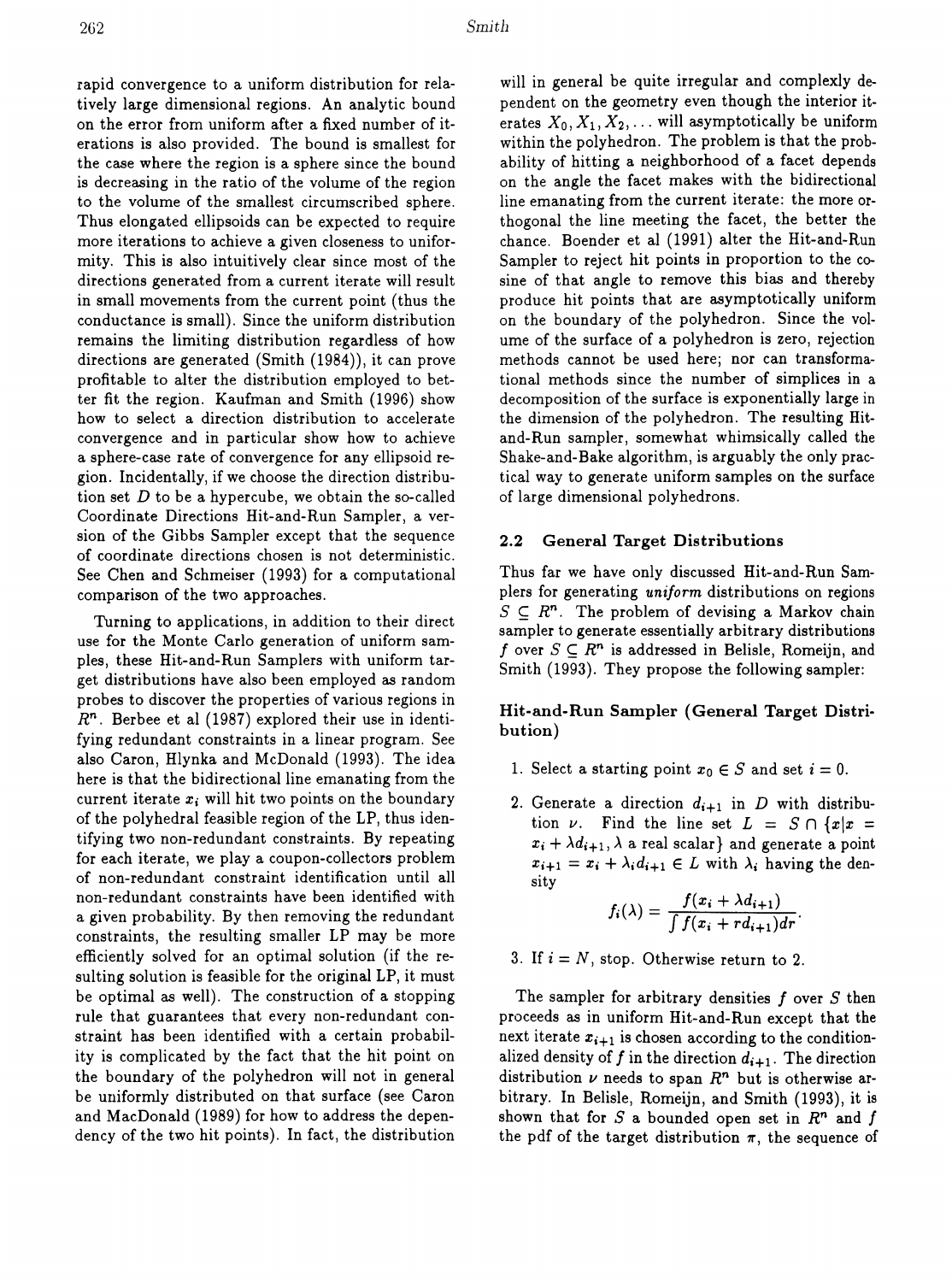iterates  $X_0, X_1, X_2, \ldots$  converges in total variation to the target distribution  $\pi$ .

Romeijn and Smith (1994a) extend this sampler to a Metropolis type sampler that also converges to arbitrary target distributions. They utilize the sampler within a simulated annealing type optimal search procedure to generate densities that come from a temperature parametrized family of Boltzman distributions to converge to a global optimal solution. See also Zabinsky et al (1993) for a more direct use of Hit-and-Run within an optimization framework.

# 3 CONCLUSION

The field of Markov Chain Samplers is currently quite active both from the theoretical and practical points of view. At least some of the interest stems from the recent results that random procedures can achieve polynomial performance for tasks such as approximating the volume of convex bodies that it has been demonstrated no deterministic procedure can ever achieve (Dyer and Frieze (1991), Dyer, Frieze, and Kannan (1991)). However in a larger context the problem of generating general multivariate distributions is a fundamental problem of simulation whose importance hardly needs justification.

## REFERENCES

- Belisle, C.J.P., H.E. Romeijn and R.L. Smith, "Hitand-Run Algorithms for Generating Multivariate Distributions," *Mathematics* of *Operations Research* 18, pp. 255-266,1993.
- Berbee, H.C.P., C.G.E. Boender, A.H.G. Rinnooy Kan, C.L. Scheffer, R.L. Smith, and J. TeIgen "Hit-and-Run Algorithms for the Identification of Nonredundant Linear Inequalities," *Mathematical Programming* 37, pp. 184-207,1987.
- Boender, C.G.E., R.J. Caron, A.H.G. Rinnooy Kan, J.F. McDonald, H. Edwin Romeijn, R.L. Smith, J. TeIgen, and A.C.F. Vorst, "Shake-and-Bake Algorithms for Generating Uniform Points on the Boundary of Bounded Polyhedra," *Operations Research* 39, pp. 935-953,1991.
- Boneh, A., and A. Golan, "Constraints' Redundancy and Feasible Region Boundedness by Random Feasible Point Generator (RFPG)," Third European Congress on Operations Research (EURO III), Amsterdam, 1979.
- Caron, R. J. and J. F. McDonald, "A New Approach to the Analysis of Random Methods for Detecting Necessary Linear Inequality Constraints," *Mathematical Programming* 43, pp. 97-102, 1989.
- Caron, R. J., Hlynka, M., McDonald, J. F., "On the Best Case Performance of Hit and Run Methods for Detecting Necessary Constraints," *Mathematical Programming* 54, pp. 233-249, 1992.
- Chen, M. and B. Schmeiser, "Performance of the Gibbs, Hit-and-Run and Metropolis Samplers," *Journal* of *Computational* and *Graphical Statistics* 2, pp. 251-272, 1993.
- Dyer, M and Frieze, A., "Computing the Volume of Convex Bodies: A Case Where Randomness Provably Helps." *Probabilistic combinatorics and its applications,* San Francisco, pp. 123-169, 1991.
- Dyer, M, Frieze, A., and Kannan, R., "A Random Polynomial-time Algorithm for Approximating the Volume of Convex Bodies," *Journal of the ACM* 38, pp. 1-17. 1991.
- Hammersley, J.M. and Handscomb, D.C., *Monte Carlo Methods,* John Wiley and Sons, NY, 1964.
- Kaufman, D. and R. L. Smith, "Direction Choice For Accelerated Convergence In Hit-and-run Sampling," *Operations Research,* in press, 1996.
- Lovasz, L. and Simonovits, M., "Random Walks in a Convex Body and an Improved Volume Algorithm," *Random Stuctures and Algorithms* 4, pp. 359-412, 1993.
- Metropolis, N., A.W. Rosenbluth, M.N. Rosenbluth, A.H. Teller and E. Teller, "Equations of State Calculations by Fast Computing Machines," *The Journal of Chemical Physics* 21, pp. 1087-1092, 1953.
- Romeijn, E. and R.L. Smith, "Simulated Annealing for Constrained Global Optimization," *Journal of Global Optimization* 5, pp. 101-126, 1994a.
- Romeijn, E. and R.L. Smith, "Simulated Annealing and Adaptive Search in Global Optimization," *Probability in the Engineering and Informational Sciences* 8, pp. 571-590, 1994b.
- Rubinstein, R.Y., "Generating Random Vectors Uniformly Distributed Inside and on the Surface of Different Regions," *European Journal of Operations Research* 10, pp. 205-209, 1982.
- Schmeiser, B.W., "Random Variate Generation: A Survey". *Simulation with Discrete Models: State of the Art View,* T. I. Oren, C.M. Shub, P. F. Roth (eds), IEEE, pp. 79-104, 1980.
- Smith, R.L., "Monte Carlo Procedures for Generating Random Feasible Solutions to Mathematical Programs," ORSA/TIMS Conference, Washington, May, 1980.
- Smith, R.L. Efficient Monte Carlo Procedures for Generating Points Uniformly Distributed over Bounded Regions. *Operations Research* 32, pp. 1296-1308,1984.
- Zabinsky, Z.B., R.L. Smith, J .F. McDonald, H.E. Romeijn, and D.E. Kaufman, "Improving Hit and